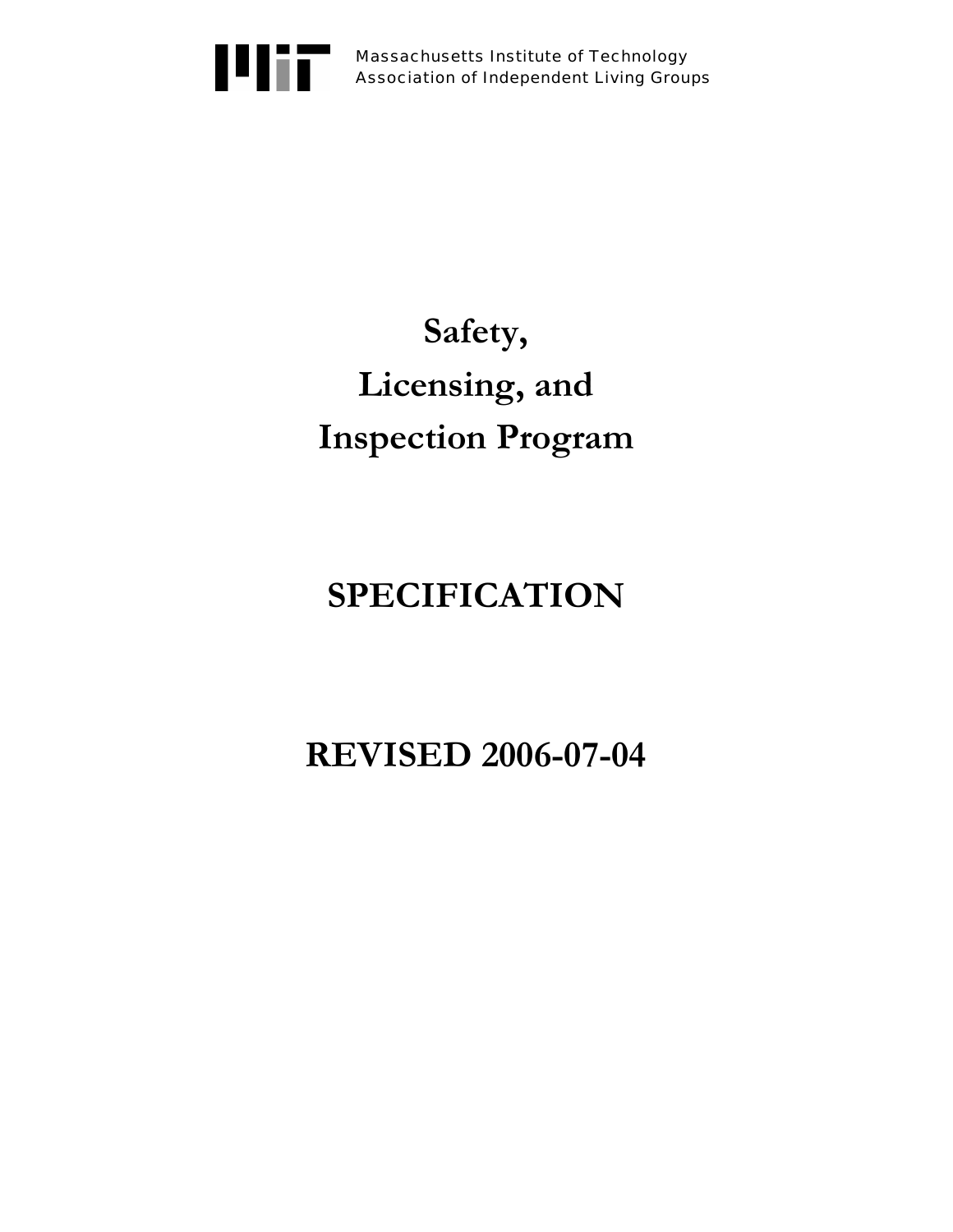# TABLE OF CONTENTS

<span id="page-1-0"></span>

| 1              |       |                                                              |  |
|----------------|-------|--------------------------------------------------------------|--|
|                | 1.1   |                                                              |  |
|                | 1.2   |                                                              |  |
|                | 1.3   |                                                              |  |
|                | 1.3.1 |                                                              |  |
|                | 1.4   |                                                              |  |
|                | 1.5   |                                                              |  |
| 2              |       |                                                              |  |
|                | 2.1   |                                                              |  |
|                | 2.2   |                                                              |  |
|                | 2.3   |                                                              |  |
| $\mathfrak{Z}$ |       | CLIENTS, REPORTING RELATIONSHIPS, & RELATED ORGANIZATIONS  7 |  |
|                | 3.1   |                                                              |  |
| $\overline{4}$ |       |                                                              |  |
|                | 4.1   |                                                              |  |
|                | 4.2   |                                                              |  |
| 5              |       |                                                              |  |
|                | 5.1   |                                                              |  |
|                | 5.2   |                                                              |  |
|                | 5.2.1 |                                                              |  |
| 6              |       |                                                              |  |
| 7              |       |                                                              |  |
| 8              |       |                                                              |  |
| 9              |       |                                                              |  |
|                | 9.1   |                                                              |  |
|                | 9.2   |                                                              |  |
|                | 9.2.1 |                                                              |  |
|                | 9.2.2 |                                                              |  |
|                | 9.2.3 |                                                              |  |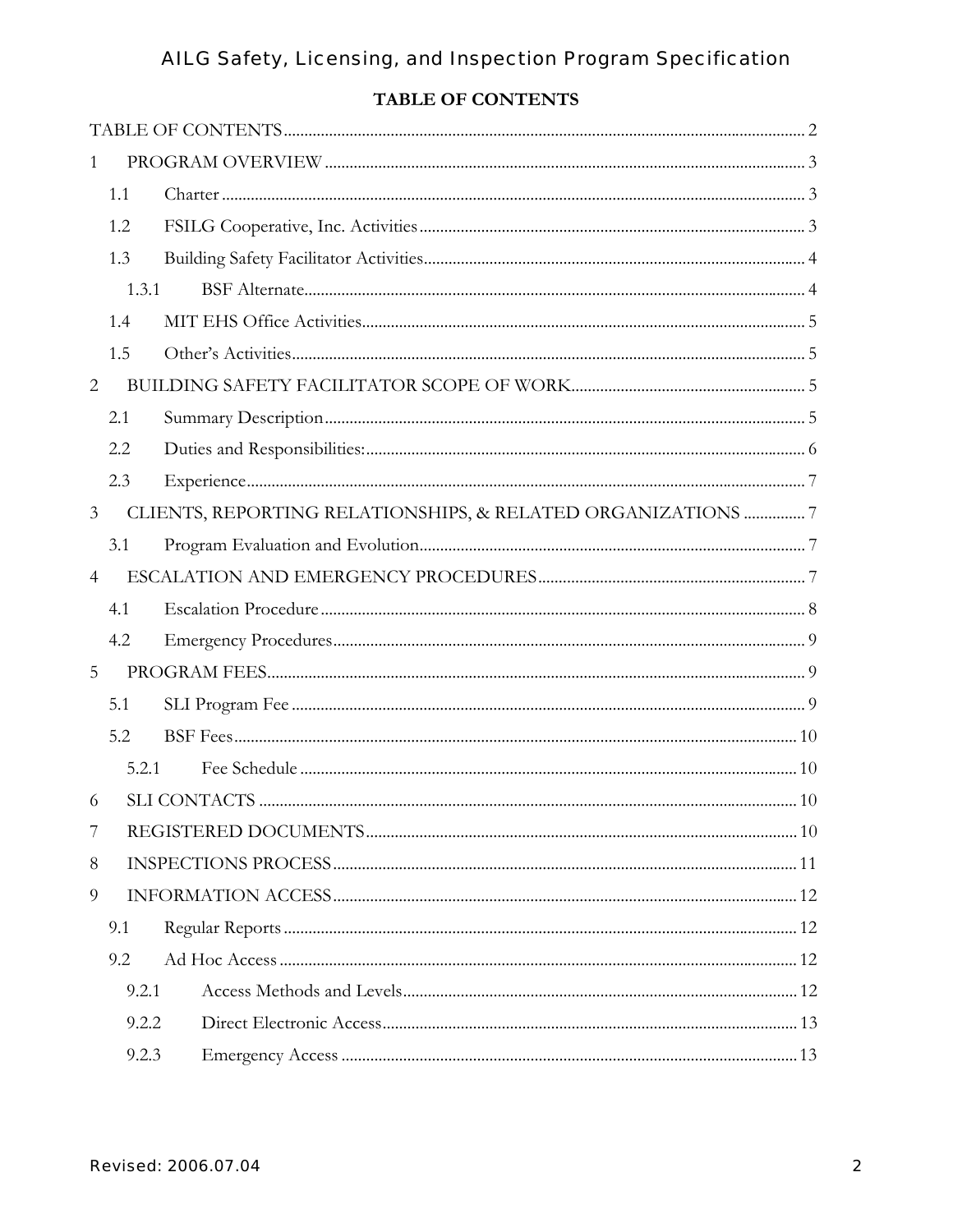## **1 PROGRAM OVERVIEW**

<span id="page-2-0"></span>The Safety, Licensing, and Inspection (SLI) program was developed after endorsement by the Association of Independent Living Groups (AILG) at its plenary meeting on April 13, 2004. The purpose of the program is to improve the inspectional and licensing process within the MIT FSILG community. It clarifies roles, reinforces the responsibility of our members, provides practical educational opportunities, improves safety, increases harmony with municipal authorities, and improves the use of the resources of the MIT community.

Experience has shown that student residents and house corporation officers require consistent support in dealing with the varied and sometimes complex requirements of municipal authorities. MIT staff efforts should be directed to maximize their contribution in areas most aligned with their capabilities, availability and training. Lapses in compliance endanger both the FSILG community's legal and community stature and, more significantly, our student resident's personal safety.

#### **1.1 Charter**

The charter of the SLI program is to assist members in meeting their obligations in the areas of safety, licensing, and inspection of their buildings, and to provide improved means of communicating the status of these issues between members, the AILG, MIT, and the municipal authorities. The most important aspect of that communication is a reliable database of inspection and licensing status which provides interested parties the information they need, especially in an emergency. The SLI program provides tools, resources, and information; however, it does *not* assume responsibility for the safety or license compliance of member houses. Member houses retain full responsibility for their own safety; the SLI Program respects the independence and privacy of houses as they successfully manage their own affairs.

#### **1.2 FSILG Cooperative, Inc. Activities**

FCI is contracted to perform various document registration, process management, and inspection coordination activities utilizing its experience communicating and working with individual FSILGs, and its data management and development capacity. Funding is provided by a mix of MIT contributions and AILG membership assessments. The service will be provided for all FSILGs participating in the SLI program whether they are Cooperative members or not. The activities break down into several categories:

#### • **Document Registration**

Representatives from participating SLI FSILGs submit digital copies (or paper copies to be digitally scanned) of all key documents, which are recorded in an on-line database created and maintained by FCI. Documents include both certificates obtained from municipal agencies and from private vendors, and more specifically include egress inspection certificates, dormitory and lodging house licenses, fire escape inspection certificates, sprinkler test reports, etc. (The set of collected documents is comprehensive but not exhaustive, and does not include unnecessary minutia such as copies of individual fire extinguisher tags.) The full listing of documents is in the Registered Documents Section.

#### • **Process Management**

FCI will track the status and expiration of all documents and implement a process of notices and reminders that will involve a combination of email and phone contacts as appropriate. If a house has difficulty complying, an escalation process (described elsewhere) will come into play, involving AILG, MIT, and student government officers, to motivate and foster compliance.

#### • **Inspection Coordination**

For municipal inspections and some vendor inspections with concurrent expiration dates, FCI will create an on-line scheduling system that will accommodate the desire of officials and vendors to visit multiple houses in a few days and the desire of students and alumni/ae to schedule visits when most convenient.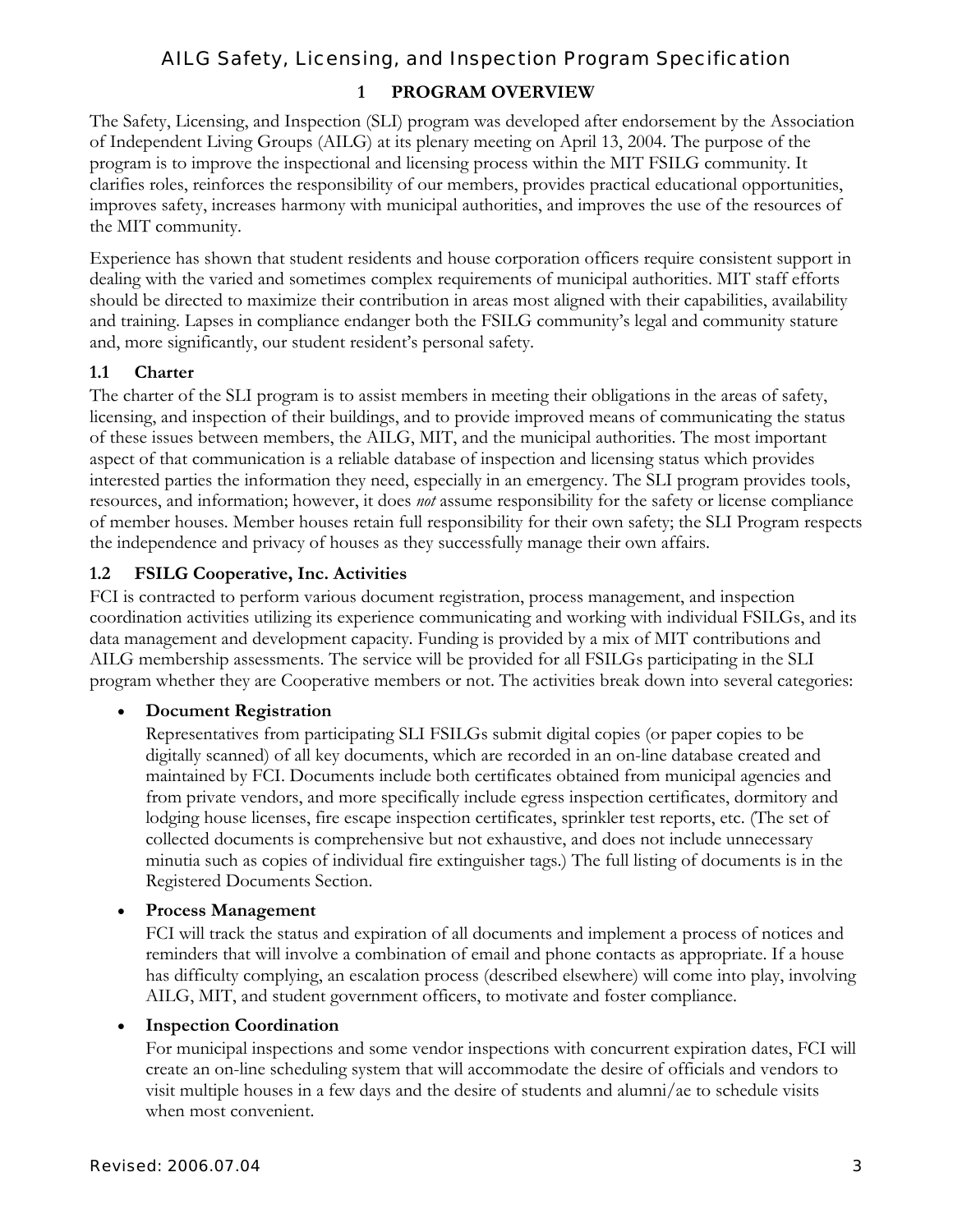<span id="page-3-0"></span>FCI will coordinate the scheduling of municipal inspections for all houses, and for houses utilizing the BSF, the scheduling of BSF pre-inspection walkthroughs.

#### • **Contact List**

An up-to-date list of reliable contacts will be maintained for each FSILG, consisting of at least two undergraduate residents and two house corporation members. This list will be maintained both by soliciting updates from the houses themselves, and by correlating contact lists with other entities which also try to maintain contact lists, such as the FSILG office.

#### • **Issue Tracking**

When an individual FSILG is out of compliance with some aspect of the program, or when it has any other significant, outstanding, visible issue affecting its safety or licensing, the system will be able to track these issues: their presence, their prerequisites or gating items, their duration, and their expected resolution date.

#### **1.3 Building Safety Facilitator Activities**

The AILG contracts with an individual or firm (the BSF) with skills in the related safety and building management areas to be the "boots on the ground" presence to identify and assist houses in correcting conditions that could jeopardize safety and successful inspections, and to serve as a liaison with the municipal authorities. The time requirements (approximately ½ time) indicate an opportunity for a retired professional in building maintenance or safety, or someone with a similar skill set and availability. (The BSF's formal job description is presented below.) The BSF reports to the AILG, while the logistics of managing the position are handled by FCI. The BSF is jointly funded by MIT and by the participating FSILGs. The MIT financial contribution provides financial stability and an attractive cost to the participants. The required per-house attention will vary depending on the number of inspections (one to three per year) and the house's desires. Activities are

# • **Inspection Presence (Boston ISD and Fire Department, Cambridge, and Brookline)**

The BSF is present at these inspections. S/he interprets inspector requests, documents the visit and prepares a confidential report for the residents and house corporations. The BSF's presence is intended to augment, and not replace, participation by house-affiliated personnel.

#### • **Pre-Inspection Preparation**

Approximately one month prior to every required municipal inspection, the BSF will conduct a pre-inspection tour to gauge the readiness of the facility. S/he documents the visit and prepares a confidential report for the residents and house corporations. The BSF then follows up with house officers — which may well involve a second visit, if there were significant issues to be resolved to help ensure compliance prior to the official inspection.

#### • **Routine Visits**

Additional routine visits are oriented to monitoring corrective actions and maintaining safe conditions. S/he prepares a confidential report for the residents and house corporation at each visit. The BSF establishes an ongoing relationship with residents and serves an educational and advisory function.

Specific items for attention include, but are not limited to, exit signage, emergency lighting, sprinkler system condition, egress path and egress availability, rodents, lighting, electrical hazards, housekeeping, fire extinguishers, etc.

#### **1.3.1 BSF Alternate**

Unlike the document registration functions, using the BSF is optional. AILG members which do not subscribe to the services of the BSF must designate a "BSF Alternate". The BSF Alternate is expected to perform substantially the same services as the AILG's BSF, namely: conducting pre-inspection walkthroughs, preparing summary reports of findings, and being present during municipal inspections. The BSF Alternate shall file inspection reports with the SLI document registration system just as the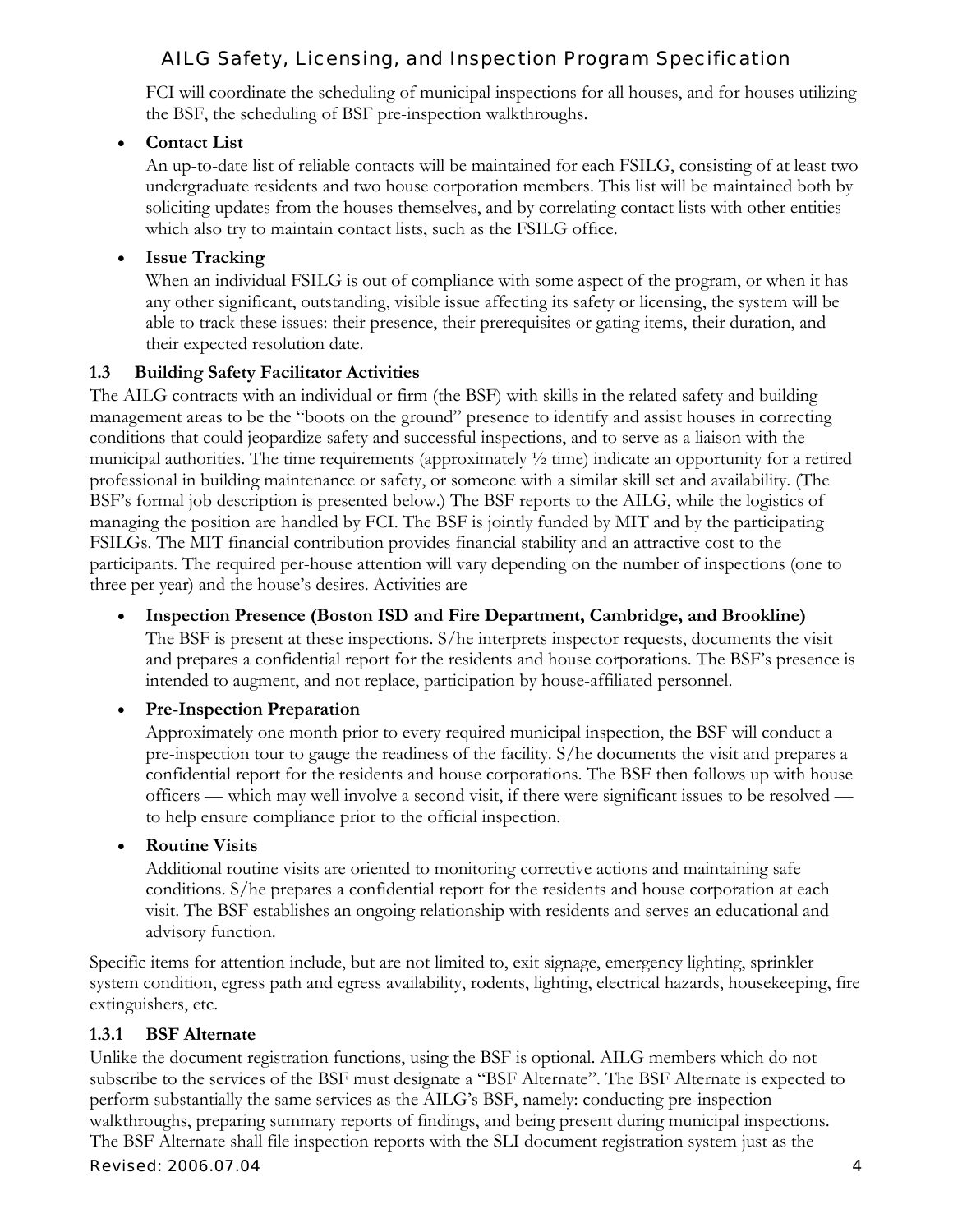<span id="page-4-0"></span>AILG BSF would do, and at an equivalent level of detail. (The BSF Alternate may wish to use the SLI BSF's exact report forms for this purpose, which will be available on the SLI website.)

A house electing to use a BSF Alternate must submit a (brief) proposal to the AILG Facilities Committee. The proposal should contain the name of the designated BSF Alternate, a list of that person's qualifications, and an outline of the process the BSF Alternate expects to use to conduct inspections and pre-inspection walkthroughs, to file documents, and to perform other BSF-related tasks.

## **1.4 MIT EHS Office Activities**

This office represents both a source for relevant expertise and an MIT institutional presence. Its activities are targeted to effectively use this resource.

## • **Municipal Interface**

Although some municipal authorities (e.g., Boston ISD) relate individually with each house, others desire a single point-of-contact or an official MIT involvement. Depending on the situation, the EHS Office may be the appropriate interface to a particular authority.

## • **Education**

Safety is not achieved by inspections alone. Ongoing education serves to extend the safe period beyond a few days a year as well as simplifying the task of preparation for formal inspections. In addition to the effort of house corporations and the BSF, a formal program of group education directed to both students and house corporation officers may be the best use of this resource. This includes but is not limited to participation in HM101.

• Support to the BSF in terms of technical expertise.

## **1.5 Other's Activities**

The MIT FSILG Dean's Office provides and supports student communication and education and applies sanctions as required. It maintains its own contact lists, but efforts are made to cross-pollinate its list and the SLI program's contact list.

The AILG Facilities Committee will regularly review the list of open issues at its monthly meeting, with the goal of getting them responsibly addressed and closed in a timely manner. Persistent unresolved issues will be dealt with as described in the "Escalation Process" section.

The AILG Accreditation Committee is informed of the status of licenses and approvals, and of significant lapses in compliance.

As mentioned, the house corporations and resident students retain the overall responsibility for safety, licensing and inspection aspects of their house.

# **2 BUILDING SAFETY FACILITATOR SCOPE OF WORK**

## **2.1 Summary Description**

As part of the MIT AILG Safety, Licensing, and Inspection (SLI) program, the Building Safety Facilitator (BSF) will work with most or all (36) MIT fraternities, sororities, and independent living groups (FSILGs) which occupy and operate 41 buildings in Boston, Brookline, and Cambridge. S/he will coordinate with Boston, Brookline, and Cambridge municipal agencies and with the MIT Environment, Health, and Safety Office to ensure FSILG compliance with safety and health codes and laws. The BSF will coordinate and perform regular inspections of FSILGs facilities and collaborate with the owners of each facility in bringing the building into compliance with relevant standards. The BSF will present a unified and professional interface to the municipal authorities on behalf of the entire FSILG system. The BSF will report to the Chair of the Facilities Committee of the Association of Independent Living Groups (AILG), and meet with the facilities committee (monthly). The successful candidate will have the technical and personal skills to ensure the success of the SLI program, as described below.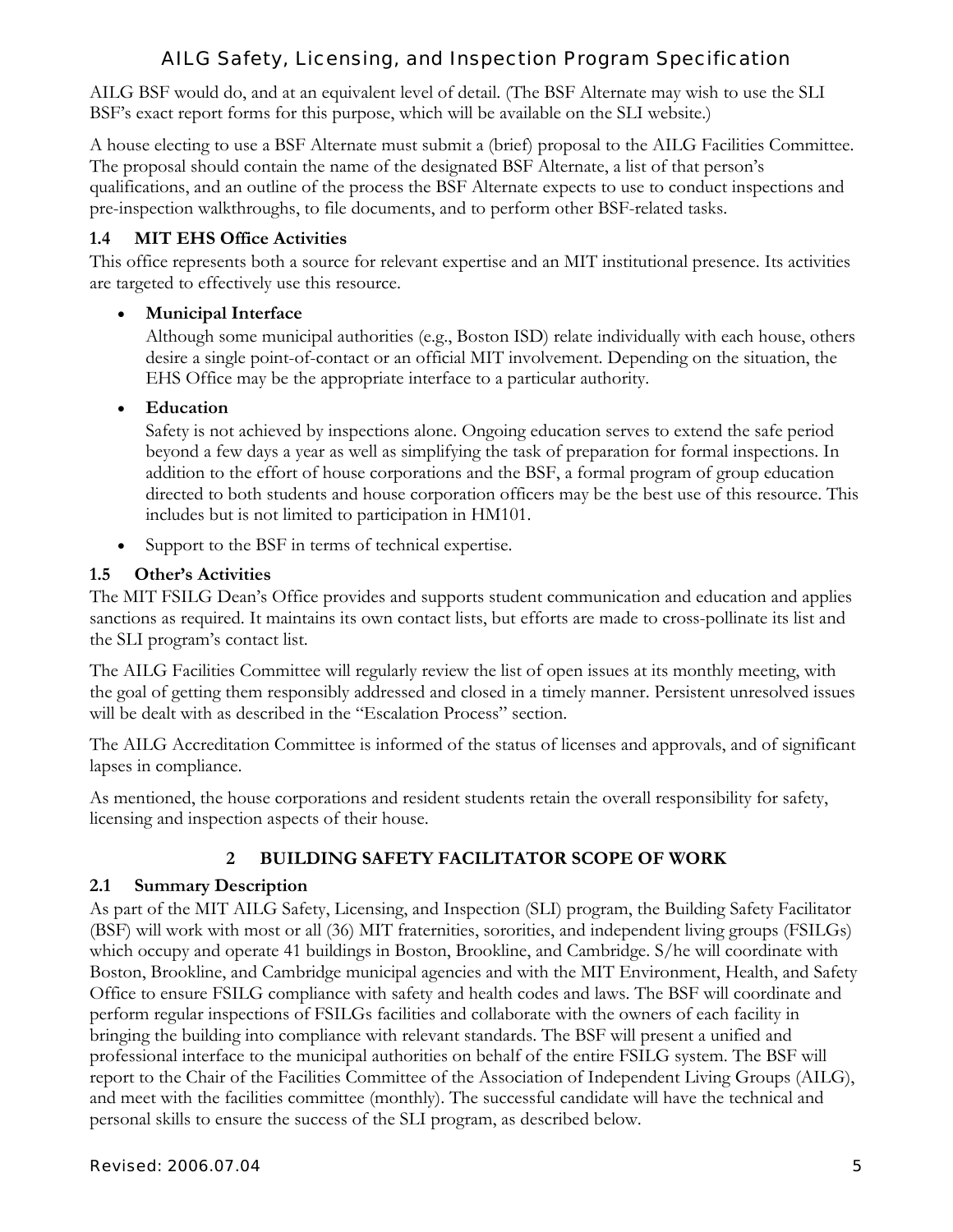#### <span id="page-5-0"></span>**2.2 Duties and Responsibilities:**

- Meet with and report to the AILG Facilities Committee (monthly).
- Ensure that undergraduate and alumni officers of FSILGs understand the requirements and schedules of state and municipal regulations and take the necessary steps to meet them.
- For all FSILGs, except as excused by the AILG Facilities Committee, schedule and perform a visit prior to any inspection by state or municipal agencies, to the same standards or higher as those to be expected during the official inspection.
- For all FSILGs, except as excused by the AILG Facilities Committee, attend each inspection by state or municipal agencies.
- Maintain accurate records of all visits and inspections, including (a) reports of the conditions discovered at each building and (b) reports of time spent on behalf of each member house.
- Coordinate, with the FSILG Cooperative, Inc. (FCI) the scheduling of any state or municipal inspection for the member houses.
- Establish rapport with all relevant Licensing Boards/Commissions, Fire Departments, Inspection Divisions/Departments, Health Departments, etc.
- Provide support for any FSILG that has a question or concern about how to interact with any state or municipal agency relating to safety or health.
- Coordinate, with FCI, any fire drills or other regular safety or health activity by the houses.
- Work with the AILG, FCI, student governments, and the MIT FSILG Office to develop and maintain the House Manager Manual that is to be used by all undergraduate facilities managers as a reliable and up-to-date source of information about code and other facility management issues.
- Work with the AILG, FCI, student governments, and the MIT FSILG Office to develop and maintain environmental, health, and safety programs.
- Work with the AILG to develop and maintain the House Manager 101 course for undergraduates which takes place over three days each IAP (in January).

The BSF's role is one of providing information, enabling communication, and offering advice. The list above describes the duties and responsibilities of the BSF. To clarify further, below are some items that are specifically not part of the BSF's duties and responsibilities:

- The BSF is not responsible for fixing SLI-related problems. Colloquially speaking, s/he "carries a clipboard, not a toolbox." The BSF should not be held responsible for a house's failure to achieve safety or regulatory compliance, whether or not the house followed the BSF's advice. A particular house may ask the BSF to assist in coordinating with a vendor, but primarily responsibility remains with the house.
- The BSF is not responsible for crisis management and is not expected to be "on call" 24/7 or available in person or by phone on short notice in the case of an emergency. Naturally, since the BSF's expertise and experience may be valuable in such situations, s/he may be consulted and the time billed to the party requesting such assistance.

A corollary to these two items is that there should be no relevant information that is in the BSF's head or physical notes that is not accessible as part of the SLI information system, and hence available to those responsible in routine circumstances or in an emergency.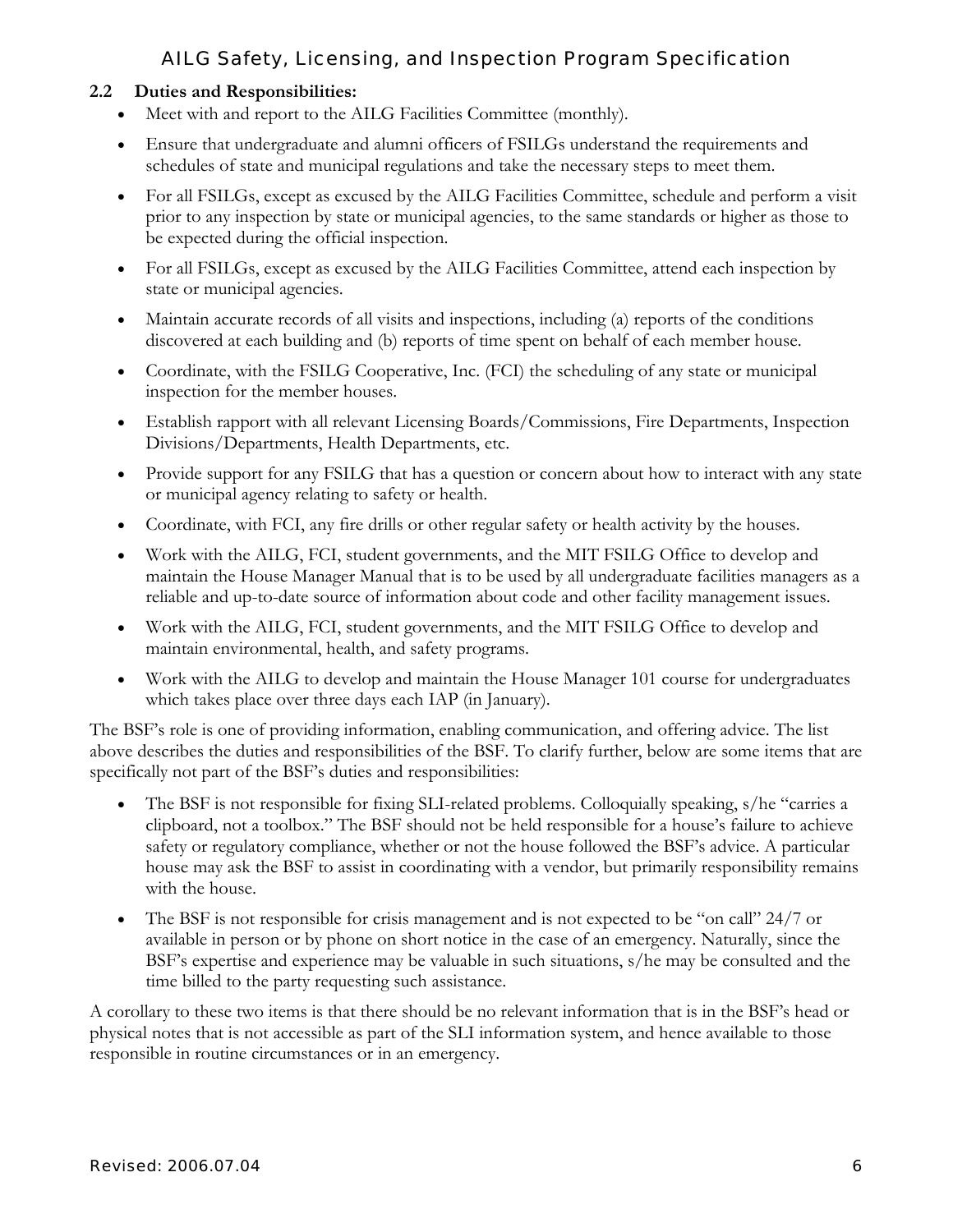## <span id="page-6-0"></span>**2.3 Experience**

Candidate should have experience in at least two of the following areas:

- Facilities Management in a non-profit or not-for-profit environment
- Working with government agencies in the areas of health and safety
- Working with college students, fraternities, sororities, or cooperatives

# **3 CLIENTS, REPORTING RELATIONSHIPS, & RELATED ORGANIZATIONS**

There are 36 housed fraternities, sororities, and independent living groups at the Massachusetts Institute of Technology, in a total of 41 buildings. (Several organizations have more than one building.) Approximately 1000 students live in the buildings, primarily located in Boston's Back Bay and in Cambridge between Central Square and MIT. Each FSILG has an undergraduate organization and an alumni house corporation, each of which has an officer responsible for facilities management.

The Association of Independent Living Groups (AILG) is the government of the alumni house corporations. One of the committees of the AILG is the Facilities Committee. The Building Safety Facilitator will report to the Chair of this committee and the committee as a whole.

There are three student governments: the Interfraternity Council (IFC) for fraternities, the Panhellenic Council (Panhel) for sororities, and the Living Group Council (LGC) for non-Greek living groups.

The FSILG Cooperative, Inc. (FCI) is a member-owned and -operated corporation that was organized by members of the MIT FSILG system. The Cooperative was formed to improve the quality and lower the cost of products and services purchased by MIT fraternities, sororities, and independent living groups. FCI is a separate incorporated body from the AILG and MIT but is supported by both. Each member house owns one share of the Cooperative. The Board of Directors is elected by the member houses in the fall of each year and is the governing body of the Cooperative. FCI will coordinate the logistics of the BSF's contract, including providing office space, managing payments to the BSF, and approving expenses. FCI will also be managing document registration, process management, and inspection coordination as part of the SLI program.

The MIT FSILG Office is a part of the MIT Student Life Programs Office (SLP), which is part of the Division of Student Life (DSL) and advises and supports the students and alumni of the FSILGs.

The MIT Environment, Health, and Safety Office (EHS) is responsible for overseeing operational EHS management at MIT.

The AILG and MIT will both be parties to the engagement contract.

## **3.1 Program Evaluation and Evolution**

Safety, licensing, and inspection issues are dynamic, and the SLI program is no exception. It is anticipated that the logistical details of the program (as described in this document) will continue to evolve over time, to better meet the program's goals and uphold its charter. Any changes to the actual charter will be subject to review and approval of the AILG membership.

# **4 ESCALATION AND EMERGENCY PROCEDURES**

The AILG and MIT expect that all MIT FSILG houses will comply with the requirements of this program to maintain safe and legally compliant residences. From time to time, however, there may be individual houses which encounter difficulties in achieving compliance, and despite our best efforts there will still be occasional accidents and emergencies.

This section describes policies and procedures which come into play when lapses in compliance or other oversights are detected, or when actual emergencies occur. We distinguish between *escalation procedures* and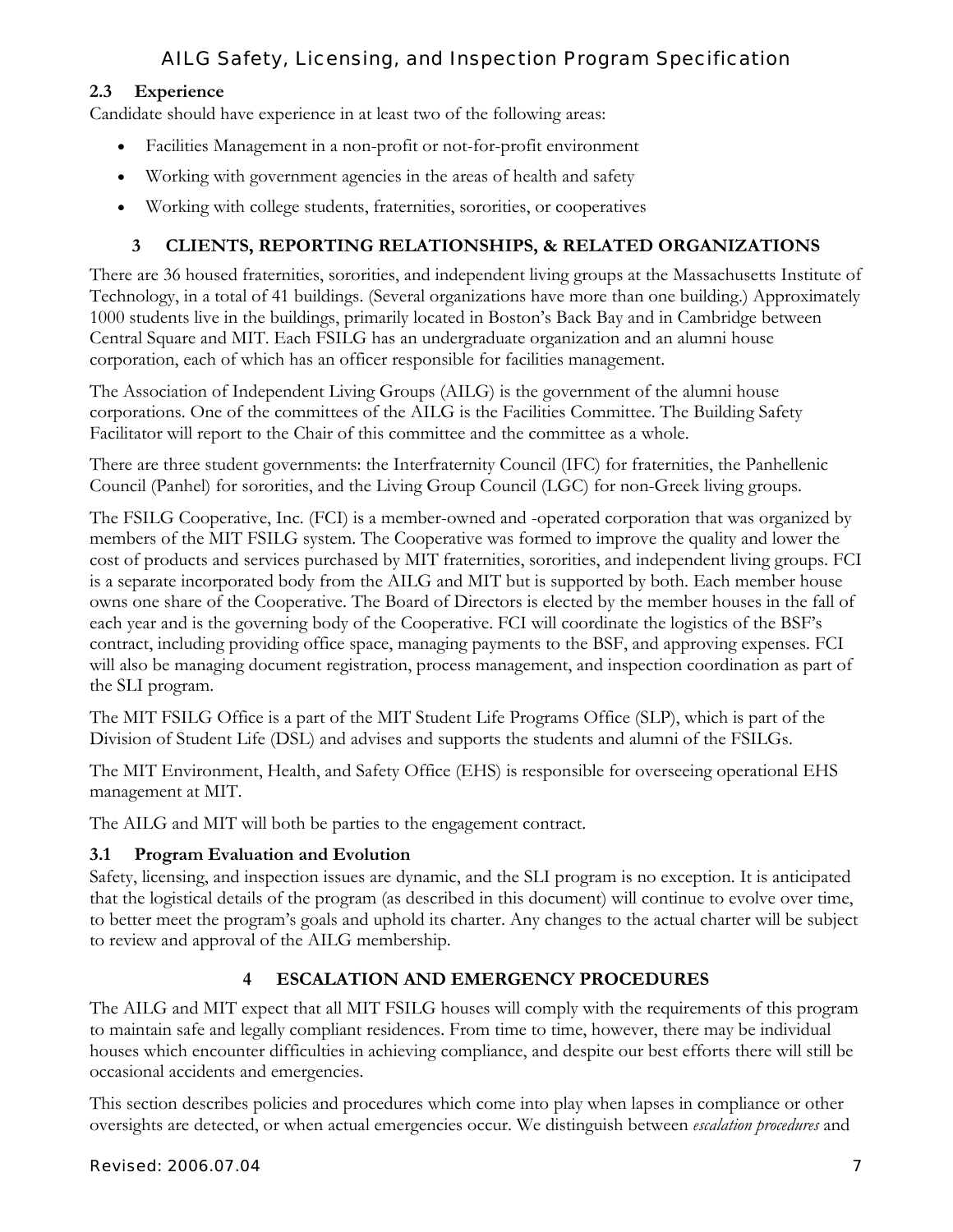<span id="page-7-0"></span>*emergency response*. Escalation procedures address situations arising from neglect or failure to comply, situations which leave a house at higher risk for serious problems. Emergency procedures address situations where a serious problem has actually occurred, constituting an immediate and serious safety hazard.

The goal of all these policies and procedures is to provide additional resources and assistance so that each situation is addressed quickly and thoroughly.

#### **4.1 Escalation Procedure**

As stated above, the goal of the escalation process is to provide the assistance and motivation that FSILGs need in order to become safe and compliant. As with the program as a whole, it must respect both the autonomy of the FSILGs and also MIT's responsibilities to its students and their families. It must also balance the responsibilities of the individual FSILGs with those of the AILG, particularly the members of the Facilities Committee.

The escalation process is fairly mechanical: problems are addressed, resolved, or escalated. The basic algorithm is to increase the number of individuals who are advised of the situation. This increases the level of expertise available and also the level of pressure applied. The escalations at 30, 60, and 90 days are automated as part of the SLI information system, and these escalations will typically be accompanied by personal contact of some kind. MIT has three escalation groups and may specify the membership of each group.

- First, FSILGs are responsible for themselves. The SLI's normal system of reminders and reports should, in the majority of cases, ensure that houses meet their obligations.
- Second, each FSILG works with either the BSF or their BSF-Alternate. The BSF or BSF-Alternate has the same level of information access as do the house members themselves. While the BSF is not responsible for reminding member houses of compliance requirements, s/he can be of assistance when asked.
- Third, the AILG Facilities Committee and MIT Group A are informed when documents expire. Each group would use its personal contacts with the alumni and students of the FSILG in question to find at least one person willing to take ownership of the issue at hand.
- Fourth, the AILG Accreditation Committee, the AILG Board, the Executive Board of the relevant student government, and MIT Group B are informed when an FSILG is 60 days out of compliance. These groups will also endeavor to find a responsible individual and also take the action appropriate to their sphere. For example, failure to comply may adversely affect a house's accreditation status.
- Fifth, if a house is out of compliance for 90 days or more, MIT Group C is notified and MIT should consider that house's persistent noncompliance with safety and/or licensing requirements as cause for withdrawal of approved housing status.
- Finally, of course, independent of anything which SLI, the AILG, or MIT have to say, FSILGs which do not maintain proper inspection and license certificates are at risk of being shut down by their municipalities, and unable to house anyone.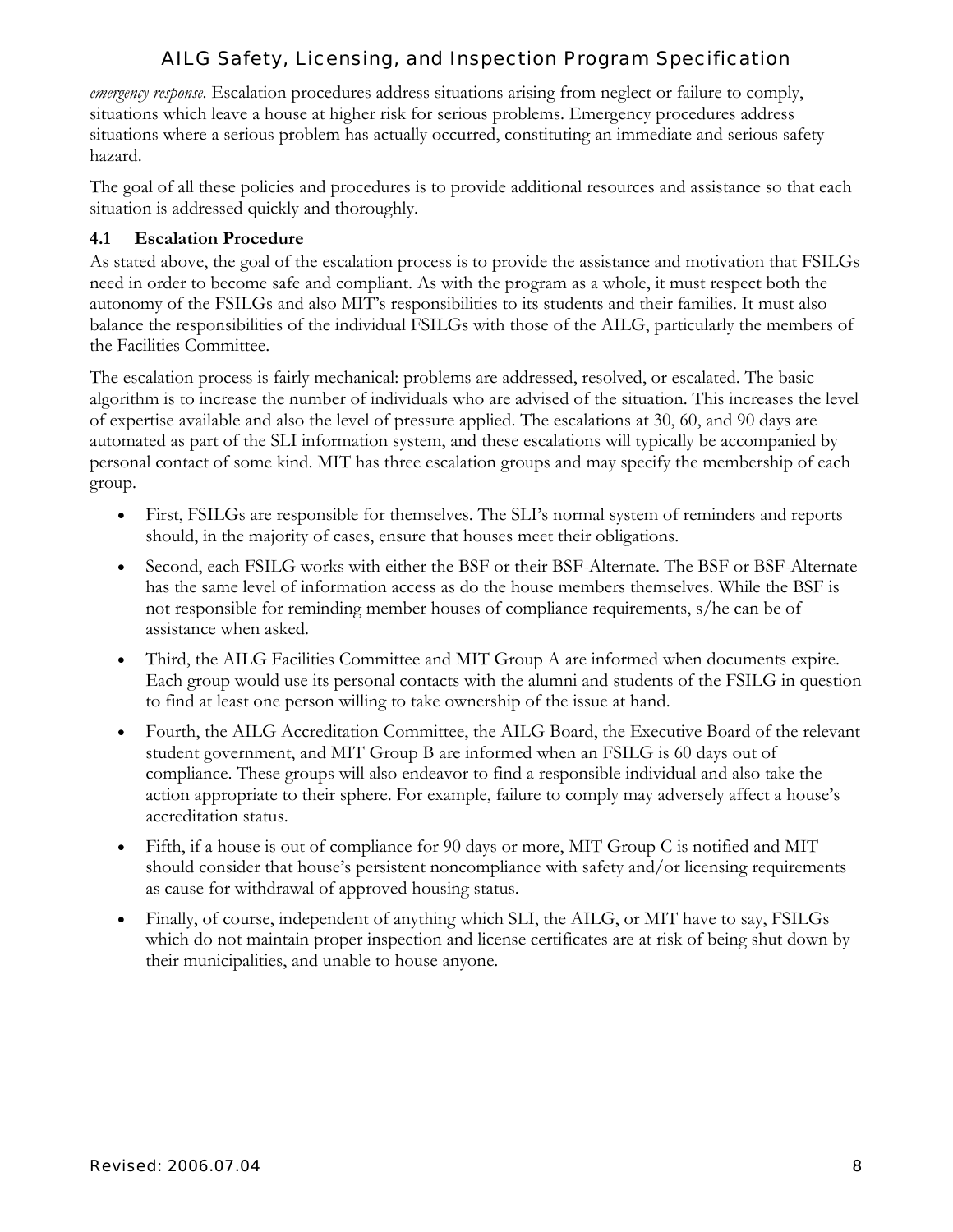<span id="page-8-0"></span>The chart below describes the escalation of notifications as documents approach and move past expiration.

| Notification to                     | 30 days<br>before | 10 days<br>before | Expired | 30 days<br>late | 60 days<br>late | 90 days<br>late |
|-------------------------------------|-------------------|-------------------|---------|-----------------|-----------------|-----------------|
| SLI contacts for the<br>house       | Y                 | Y                 | Υ       | Υ               | Υ               | Υ               |
| <b>BSF</b> or BSF-Alternate         | Y                 | Y                 | Y       | Y               | Y               | Y               |
| <b>BSF</b> specifically             |                   |                   | Y       | Y               | Y               | Y               |
| <b>AILG</b> Facilities<br>Committee |                   |                   | Y       | Y               | Y               | Y               |
| MIT Group A                         |                   |                   | Y       | Υ               | Y               | Y               |
| <b>Executive Boards</b>             |                   |                   |         |                 | Y               | Y               |
| MIT Group B                         |                   |                   |         |                 | Y               | Y               |
| MIT Group C                         |                   |                   |         |                 |                 | Y               |

Again, in addition to these automated notices, if there is an immediate and serious safety hazard, the BSF or an employee of FCI should promptly contact the SLI contacts for that house (and BSF-alternate if applicable), the AILG Facilities Committee, and MIT contact group A.

## **4.2 Emergency Procedures**

For the most part, emergency procedures are beyond the scope of this document and will be documented elsewhere.

An express goal of the SLI program is to provide accurate information in an emergency, information needed by those parties (typically MIT administrators or house corporation officers) who are managing the crisis. The "Information Access" section below describes particular access modes which are available during an emergency.

Every effort should be made to respect the privacy and autonomy of the FSILG involved, but the process must recognize that the safety of students in an emergency becomes a higher priority.

## **5 PROGRAM FEES**

The two parts of the SLI program are billed separately. The first part is mandatory and covers overall program costs, including the SLI program support by the Cooperative and general support by the Building Safety Facilitator.

The second part is optional and covers inspections and other work by the BSF. Houses that decide to not use the BSF must provide an individual to perform the same functions. This individual must be approved by the AILG Facilities Committee and file the same reports as the BSF, as discussed above.

#### **5.1 SLI Program Fee**

Each FSILG will be assessed an SLI program fee to cover the costs of document registration, process management, inspection coordination, and general program support. All FSILGs with buildings must pay this SLI program fee. FSILGs with more than one licensed facility must pay a program fee for each separately licensed building.

The amount of this fee is \$500 per licensed building.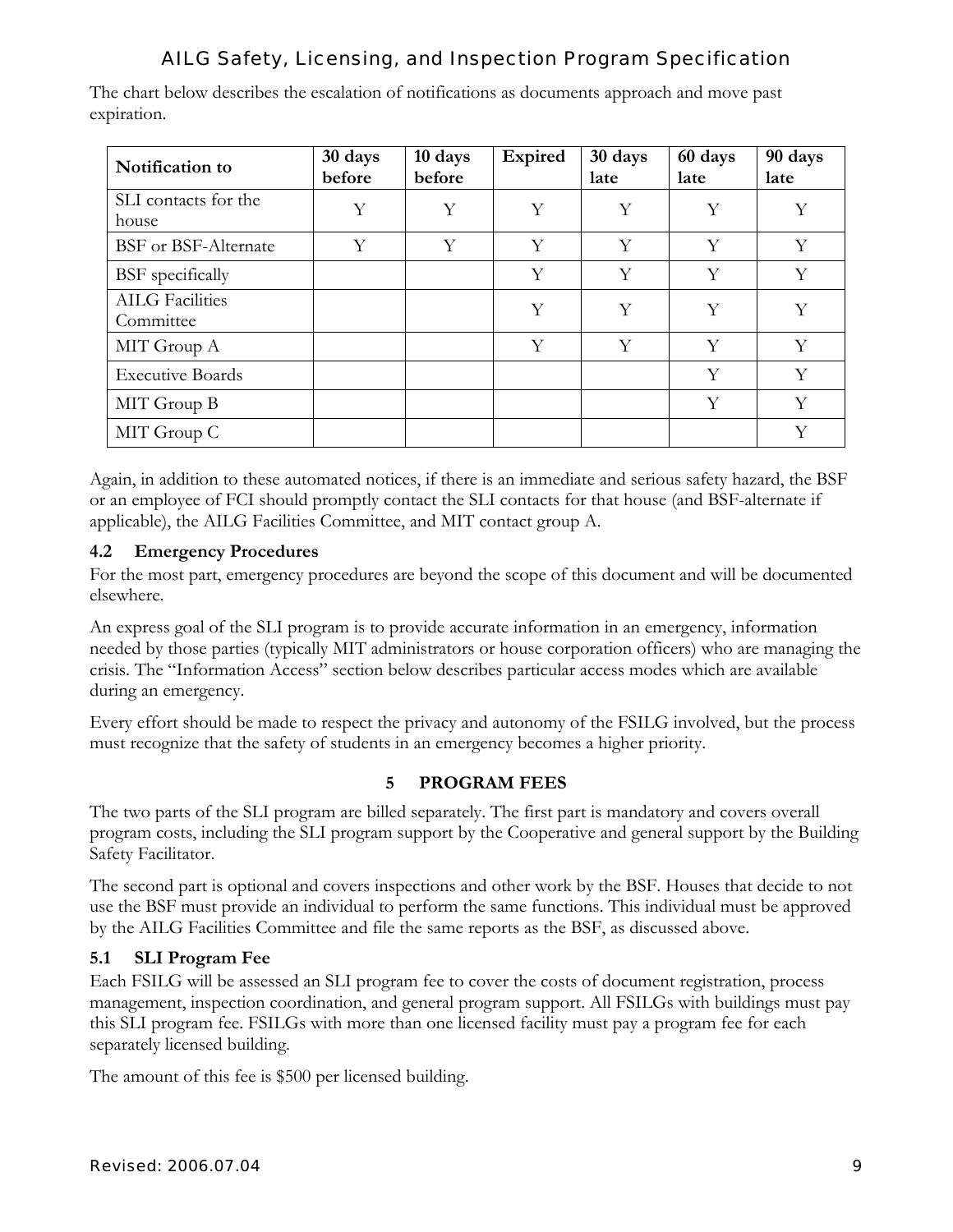#### <span id="page-9-0"></span>**5.2 BSF Fees**

Each FSILG will have the option of utilizing the service of the Building Safety Facilitator and must opt for one of two pricing structures.

#### • **Pre-Paid Inspection Package**

The inspection package includes four inspections between July 1st and June 30th for \$500. The four included inspections can be used for required or optional inspections. Additional visits with reports are \$125 each and the BSF can be retained for non-inspection work at \$60/hour. Houses must opt-in to the package program by July 31st of each year.

#### • **No Package**

If a house decides not to choose the inspections package, each inspection will be \$175 and noninspection BSF time is \$75/hour.

#### **5.2.1 Fee Schedule**

|                                   | <b>Inspection Package</b> | No Package |
|-----------------------------------|---------------------------|------------|
| <b>SLI Program Fee</b>            | \$500                     | \$500      |
| <b>BSF Package</b>                | $$500*$                   | $\theta$   |
| <b>BSF</b> Additional Inspections | \$125                     | \$175      |
| <b>BSF</b> Additional Hours       | $60**$                    | $$75**$    |

\* includes four visits and reports

\*\* 50% more for weekends or evenings after 9pm

These fees are those currently planned for the year commencing 7/1/2006. Changes may be required for program or budget reasons.

## **6 SLI CONTACTS**

Each FSILG will designate specific SLI contacts. The contacts will include at least two alumni/ae and two undergraduates, referred to as mandatory contacts. Group or alias email lists may be included as contacts but individual emails are required for at least the mandatory contacts. It is expected, but not required, that the contacts will include the undergrad and alum presidents and house managers. FSILGs in buildings owned by MIT may include MIT Real Estate Office employees on their contact lists.

The four mandatory contacts must also submit their daytime phone numbers, evening phone numbers, and mailing addresses in addition to their email addresses. This information may be included for nonmandatory contacts as well.

These contacts will be maintained in the same database as the FCI contacts to avoid duplication, with a binary flag denoting whether a particular individual is an FCI contact, an SLI contact, or both.

These contacts may also be provided to American Alarm, Inc. as a contact list for those houses subscribing to the AACI monitoring service.

#### **7 REGISTERED DOCUMENTS**

The SLI program requires that all houses register several documents. These documents will be stored digitally by the Cooperative and will be available on-line. The documents are divided into two categories: mandatory and optional. Mandatory documents must be submitted by the appropriate deadline. The registration of optional documents is recommended but not required.

Documents are also marked to show what level of access MIT will have to that particular document. Document access means that MIT has access to the full digital copy of the document. Status access means that MIT has access to the status of the document (current, late, etc.) but not the full digital copy. Please see the section on information access for additional description of access procedures.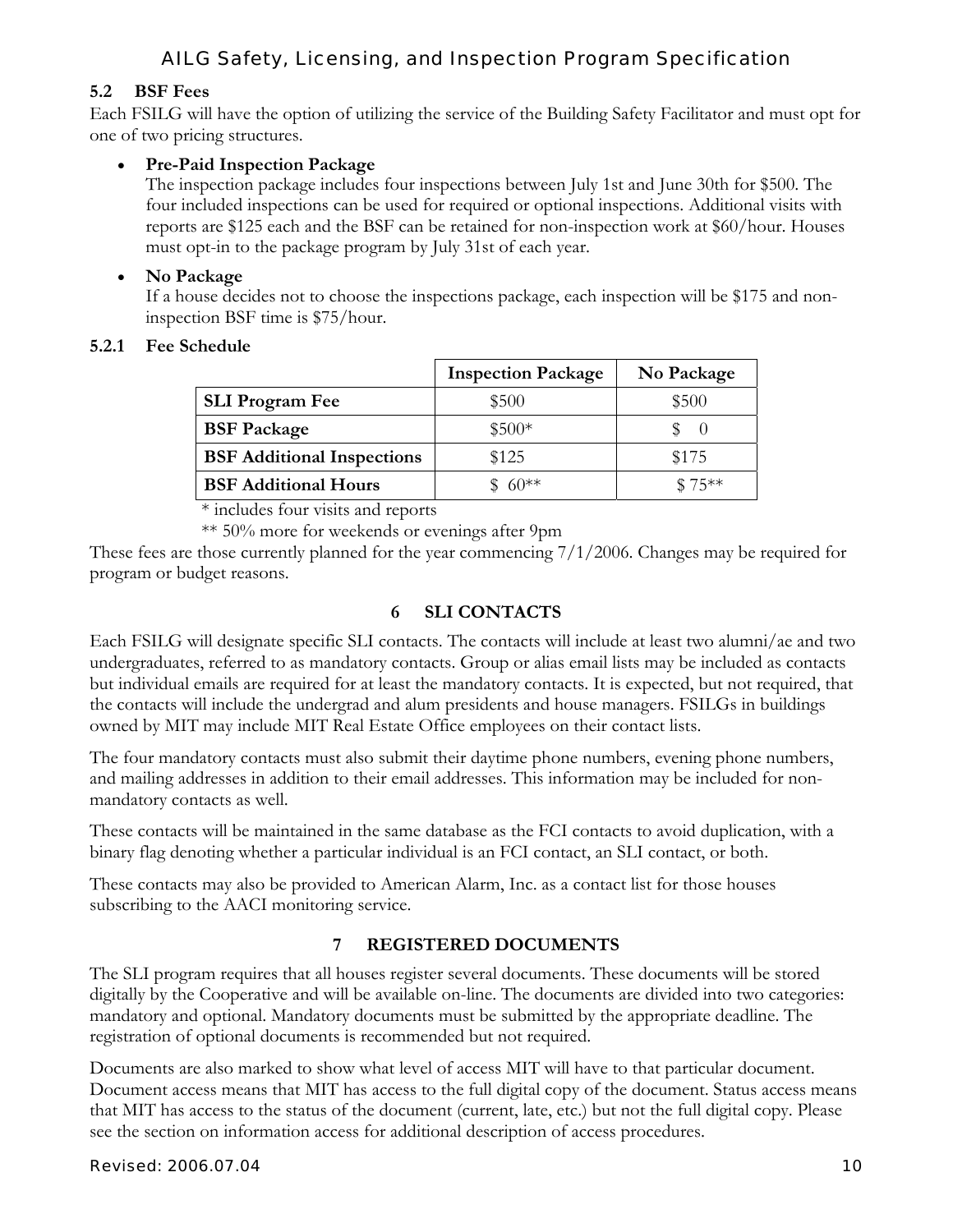<span id="page-10-0"></span>

| <b>Document Name</b>                      |          | Registration | <b>MIT Access</b> |               |  |
|-------------------------------------------|----------|--------------|-------------------|---------------|--|
|                                           | Required | Optional     | Document          | <b>Status</b> |  |
| <b>Boston Dormitory License</b>           | Υ        |              | Y                 | Υ             |  |
| <b>Brookline Lodging House License</b>    | Y        |              | Y                 | Y             |  |
| Cambridge Lodging House License           | Y        |              | Y                 | Y             |  |
| <b>Boston Egress Inspection Report</b>    | Y        |              |                   | Y             |  |
| Boston Fire Dept. Inspection Report       | Y        |              |                   | Y             |  |
| <b>Brookline Egress Inspection Report</b> | Y        |              |                   | Y             |  |
| <b>BSF: Egress Inspection</b>             | Y        |              |                   | Y             |  |
| BSF: Egress Pre-Inspection                | Y        |              |                   | Y             |  |
| <b>BSF: Fire Department Inspection</b>    | Y        |              |                   | Y             |  |
| BSF: Fire Department Pre-Inspection       | Y        |              |                   | Y             |  |
| Cambridge Egress Inspection Report        | Y        |              |                   | Y             |  |
| Fire Alarm Inspection Report              | Y        |              |                   | Y             |  |
| Fire Escape Affidavit                     | Y        |              |                   | Υ             |  |
| Sprinkler Inspection Report               | Y        |              |                   | Y             |  |
| Ansul Inspection Report                   |          | Y            |                   | Y             |  |
| <b>BSF: Other Report</b>                  |          | Y            |                   |               |  |
| Elevator Inspection                       |          | Y            |                   | Y             |  |
| Fire Alarm Event Report                   |          | Y            |                   | Y             |  |
| Fire Escape Inspection Report             |          | Y            |                   | Y             |  |
| Fire Extinguisher Inspection Report       |          | Y            |                   | Υ             |  |
| Hood Inspection Report                    |          | Y            |                   | Y             |  |
| Screen Installation Report                |          | Y            |                   | Y             |  |
| Sprinkler Back Flow Test Report           |          | Y            |                   | Y             |  |

In addition to the documents listed above, an FSILG may submit any other documents related to safety, licensing, or inspections to be scanned and stored in their locker.

#### **8 INSPECTIONS PROCESS**

This document describes the inspections that will be required and recommended for FSILGs as part of the SLI program. For all inspections, the house may use the BSF or their BSF-alternate (as approved by the AILG Facilities Committee). In this document BSF will be used to refer to either the BSF or the BSFalternate.

Each inspection includes a full walk-through by the BSF, a post-walk-through review on-site, and an inspection report completed and posted on-line. All inspections require undergraduate participation. Alum participation is encouraged for all visits but not required.

Below are listed the required and recommended inspections. Mandatory inspections must be conducted by the BSF or an approved BSF-Alternate. The chart also specifies who is required to, and who is permitted to, attend each inspection.

It is recommended that the required pre-inspection walkthroughs be scheduled at least one month before the formal municipal or fire department inspection, to allow time for any discovered issues to be addressed. When a pre-inspection uncovers significant issues, it is recommended that a second preinspection be scheduled, a few days before the official inspection, to ensure that all issues have been adequately resolved.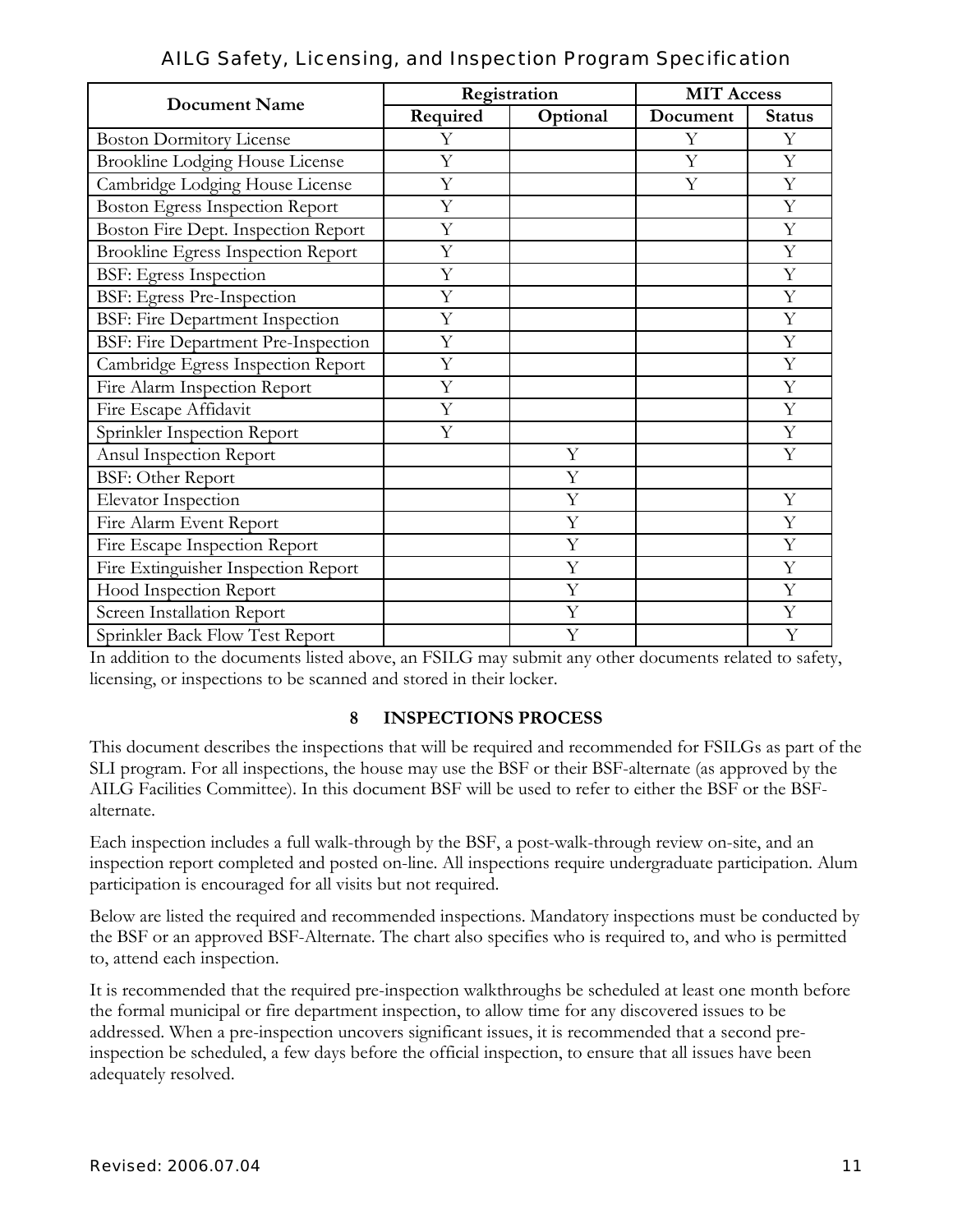<span id="page-11-0"></span>It is recommended (but not required) that FSILGs schedule additional inspections after the end of work week at the start of the fall term, and at the start of spring and summer terms. Additional inspections (quarterly, monthly, weekly, ad hoc) may be scheduled at the option of any FSILG.

| <b>Required Inspection</b>                              | <b>BSF</b> | <b>MIT</b> | Alum | Undergrad |
|---------------------------------------------------------|------------|------------|------|-----------|
| Before each municipal inspection                        | M          | F          |      |           |
| Before each fire department<br>inspection (Boston only) | М          | E          |      |           |
| Each municipal inspection                               |            |            |      |           |
| Each fire department inspection<br>(Boston only)        | M          |            |      |           |

Key:  $M =$  Must attend;  $O =$  May attend;  $E =$  House may elect to allow MIT or BSF to attend

## **9 INFORMATION ACCESS**

We distinguish between three main types of information access: regular reports, ad hoc access, and escalation notification. This section describes the information access for each of the following groups:

- MIT SLI contacts (Group A, Group B, and Group C)
- FSILG SLI contacts
- FCI employees
- Building Safety Facilitator
- BSF-Alternate
- AILG Facility Committee members
- Executive Board members of the AILG, IFC, Panhellenic, and LGC

## **9.1 Regular Reports**

The designated SLI contacts for each house will receive a report on the 15th of each month listing the current status of all tracked documents. The email will include the name of the document, the due date for submission, and a link to the SLI web page to view their house-specific information. Expired documents will be highlighted.

The AILG Facilities Committee and MIT SLI Group A contacts will receive a report on the 15th of each month listing houses that have documents that are currently expired. The email will include the name of the house, the expired documents, and a link to the SLI status page to review the state of all FSILGs.

FCI staff and the BSF (or BSF alternate, where appropriate) will be copied on all regular report emails.

## **9.2 Ad Hoc Access**

This section describes the levels of ad hoc access available to different parties involved in the SLI program. This section specifies when documents can be routinely accessed. The section on escalation specifies what parties will be notified if there is an urgent and serious safety hazard.

## **9.2.1 Access Methods and Levels**

The document repository implements several levels of access control. In general, documents which are already a matter of public record (e.g. lodging licenses) are more openly available than are "private" documents (such as sprinkler inspection reports and BSF reports) which are limited to access by the corresponding FSILG or by specifically-authorized personnel. Also, there are two varieties of access: status and document. Status access means the user can check to see whether the FSILG is up-to-date for that tracked document. Document access means the user can download the document itself.

There are two methods of document access, direct electronic access and delivered electronic access.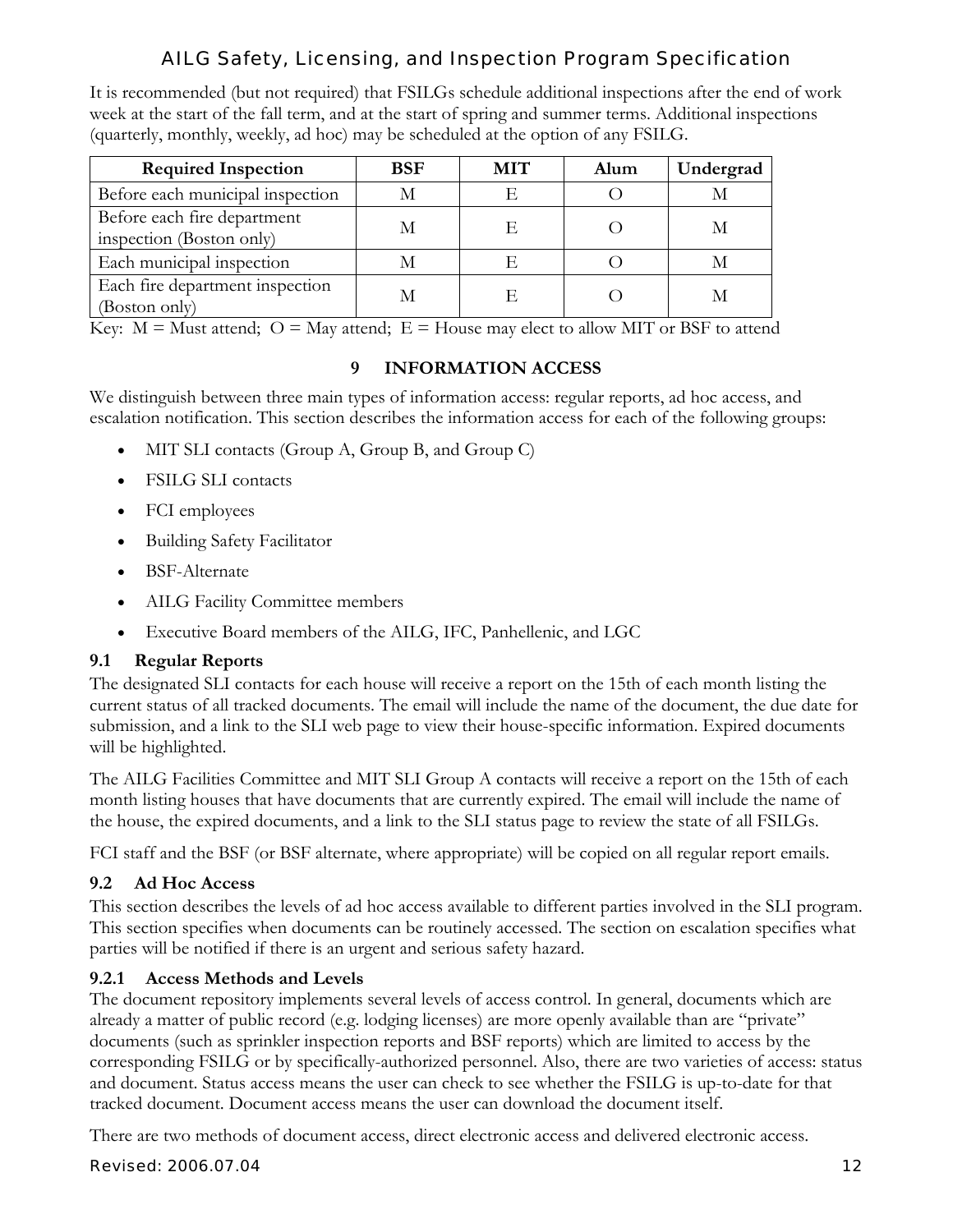<span id="page-12-0"></span>Direct access means the user can log in directly to the SLI site and view and download the information directly. Direct access can be used for most documents which a particular class of user is preauthorized to view. Each individual involved in the SLI program will have a username and password specific to that individual.

Delivered access: in some cases, when a user is authorized to view a document which the registration system has not yet been programmed to permit, the user may request the documents from FCI, but does not need specific approval from the FSILG in question.

All access to documents, whether direct or delivered, will be logged. A house may view the audit trail of the accesses to its documents.

Optionally, an FSILG may declare that MIT has access to all of that house's documents (that is, beyond the specific documents listed in this section and in the "Registered Documents" section above).

#### **9.2.2 Direct Electronic Access**

All system users (including MIT users and FSILG SLI contacts) may browse a status page listing the current state of all tracked documents for all FSILGs. (This page will not, however, be viewable by the general public.)

The SLI contacts for a particular FSILG (including their BSF-Alternate, if applicable) may view and download all documents for that house.

FCI employees and the BSF may view and download all documents for all FSILGs.

The SLI contacts for MIT (all groups) may view the dormitory or lodging licenses for all FSILGs.

If necessary during the resolution of an ongoing problem, members of the AILG Facilities Committee may view copies of all documents for all FSILGs.

In an emergency, designated MIT personnel may view copies of all documents for the FSILG experiencing the emergency. This emergency access is further documented below.

#### **9.2.3 Emergency Access**

In an emergency, MIT personnel may obtain expanded access to documents related to the SLI program, including all SLI documents pertaining to the FSILG experiencing the emergency. For the purposes of this emergency access, an emergency is defined as a crisis involving any of (a) moderate or severe property damage, (b) serious personal injury, or (c) loss of a building's ability to house students (either because of damage or eviction). An emergency may be declared by FCI staff, the BSF, the chair of the AILG Facilities Committee, or designated members of MIT Groups A, B, and C.

As with other access to information within the system, accesses under these provisions are logged and auditable. Use of the emergency access system also sends an automated notice to the SLI contacts for that house, to the AILG Facilities Committee, to all MIT SLI contacts, to the BSF, and to FCI staff.

Deployment of these emergency access provisions must necessarily take place within the larger context of an integrated emergency response plan developed jointly by MIT, the AILG, FCI, and the BSF.